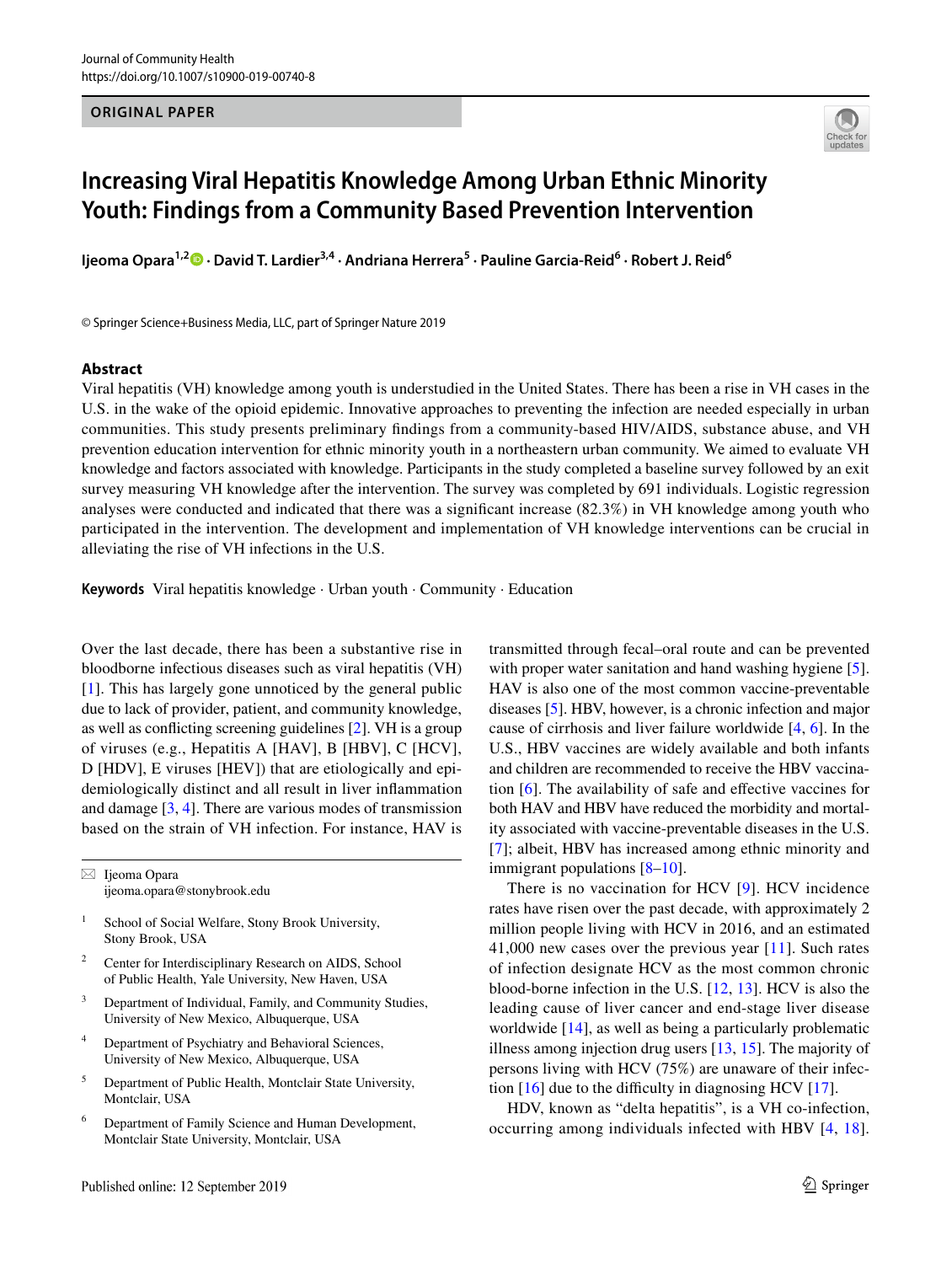HDV is uncommon in the U.S. and preventable through HBV vaccination for people that do not have HBV [[19](#page-7-18)]. Similarly, HEV is rare in the U.S. and frequently diagnosed in developing countries [\[20\]](#page-7-19). HEV is spread through the fecal–oral route and preventable with improved water sanitation, and personal and hand hygiene. There is no FDAapproved vaccine for HEV. The HBV, HCV and HDV can all be transmitted by contact with infected blood, unprotected sex with an infected person, or transmission from mother to child [\[4](#page-7-3)].

# **Viral Hepatitis and Youth**

Due to this rapidly advancing epidemic of HCV and with more cases of HBV on the horizon, it is imperative for innovative methods to increase awareness of risk and testing for high-risk groups. However, VH knowledge and awareness research is limited in the U.S. The existing research on VH risk supports that youth from low-income, vulnerable backgrounds are at the greatest risk of infection; yet, prevention research and programming is minimal. Those studies that are available on VH knowledge have focused largely on homeless [[21,](#page-7-20) [22](#page-7-21)] and injecting drug using U.S. youth [[23–](#page-7-22)[27](#page-7-23)]. While these are highly critical populations, there is a need for research examining VH risk and knowledge among lowincome ethnic minority youth, in general. Addressing this gap in the literature is crucial. Similar to the HIV/AIDS research, increasing knowledge of risk, including modes of transmission, can be a critical prevention strategy in reducing incidence of VH, overall [\[28,](#page-7-24) [29](#page-7-25)]. To these authors knowledge, there are no evidence-based VH education prevention interventions available for youth in the U.S.

# **Study Intervention**

An educational community-based HIV/AIDS, substance abuse, and VH intervention for ethnic minority youth was provided in a low-income, urban community in northeastern United States. Participants completed pre- and post-intervention surveys. The educational intervention consisted of a 60–90 min interactive discussion of the epidemiology of VH strains, modes of transmission, care and treatment options, and preventative strategies, followed by a question/answer session. The community-based intervention consisted of providing education to diverse, ethnic minority youth about HIV/AIDS, licit and illicit substance use and VH transmission risk reduction, with a focus on drug injecting practices, sexual risk behavior, and access to HIV and HCV testing and treatment. The curriculum consists of seven, participant-centered face-to-face educational sessions. VH was covered in the following steps (See Table [1](#page-1-0)).

The United Nations has included the goal of eradicating VH into their agenda of ending epidemics of infectious diseases by 2030 [[30\]](#page-7-26). Drawing on this call to action, it is fundamental to promote universal access to information and education to prevent the spread of infectious diseases including VH. To plan efective measures for VH, it is essential to identify the gaps in VH knowledge in the general population. This study will provide preliminary evidence of: (1) a successful VH education intervention targeting ethnic minority youth; and (2) specifc factors that contributed to an increase in VH knowledge among youth participants. This study builds upon the limited literature on VH education among ethnic minority youth and provides suggestions for practitioners and researchers, alike, on how to disseminate VH education to youth in a community setting.

<span id="page-1-0"></span>**Table 1** Project COPE: viral hepatitis session

| Activity                                                                    | Materials needed                                | Components                                                                                                                                                                                                                                                                                        | Duration                                                   |
|-----------------------------------------------------------------------------|-------------------------------------------------|---------------------------------------------------------------------------------------------------------------------------------------------------------------------------------------------------------------------------------------------------------------------------------------------------|------------------------------------------------------------|
| Viral hepatitis basics                                                      | Projector and computer to<br>display PowerPoint | Covers five different strains (HAV, HBV, HCV, HDV,<br>HEV)<br>Discusses symptoms for each discuss modes of transmis-<br>sions—accounting for similarities between strains and<br>differences (youth participants can volunteer to read<br>modes of transmissions for each viral hepatitis strain) | 20 min PowerPoint<br>presentation and<br>handouts provided |
| Viral hepatitis modes of trans- Large trifold poster board<br>mission board |                                                 | Youth participants are given cards that discuss the<br>modes of transmission that are consistent with (HAV,<br>HBV, HCV, HDV). Youth are asked to pair the modes of<br>transmission underneath the appropriate strain. Youth<br>are asked to work in groups                                       | $20 \text{ min}$                                           |
| Viral hepatitis myth and facts                                              | Red and green cards                             | Facilitator states a statement about viral hepatitis and<br>youth are asked to say whether it is a fact or myth. For<br>example: is there a vaccine for hepatitis C? myth or fact                                                                                                                 | $10 - 15$ min                                              |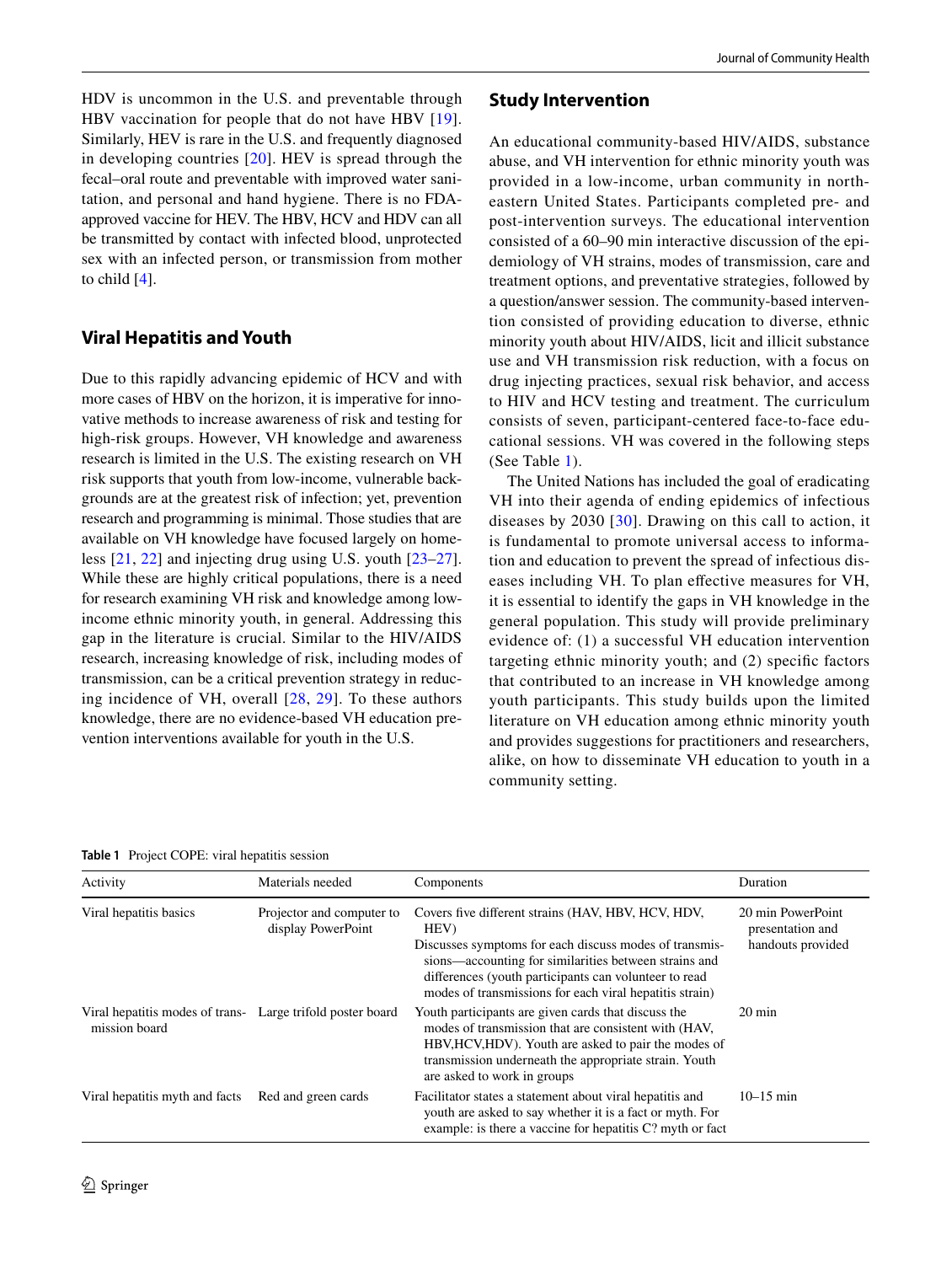# **Methods**

### **Recruitment and Sample**

Data were collected as part of a federally-funded Minority AIDS Initiative (MAI) prevention grant targeting racial-ethnic minority adolescents in low-income, urban community in the northeastern United States. Project C.O.P.E. (Communities Organizing for Prevention and Empowerment), is university-community partnership that provides comprehensive Centers for Disease Control and Prevention and CSAP (Center for Substance Abuse Prevention) evidence-based prevention protocols to youth in an economically deprived, northeastern U.S. community [[31\]](#page-7-27).

Students were recruited from health education classes in the local high school in grades 9–12, and summer camp programs throughout the target community. School and camp administration approval were obtained before recruiting students. Students participated in a 50-min baseline and exit questionnaire created by the federal funding agency to answer 100 self-administered questions, in English, which assessed several risk and protective factors associated with HIV/AIDS and substance abuse. Students were exposed to a comprehensive HIV/AIDS, VH, and substance abuse prevention-intervention education curriculum over a 6-week period. Sessions are 60-min in length. For the current exploratory study, student baseline and exit responses were examined to develop a comprehensive understanding of VH knowledge. All study protocols were approved by the Montclair State University Institutional Review Board. Students who returned signed parental informed consent and student assent forms participated in the survey.

As of 2017, 691 youth were interviewed at baseline and exposed to the evidence-based prevention curriculum. Of these youth, 621 youth responded to the exit survey. Youth participants were predominantly African American/Black (48.1%) and Hispanic (42%). At the time of the investigation, the sample were near evenly split between males  $(48.1\%)$  and females  $(51\%)$ , with 0.9% identifying as having a gender non-conforming identity, with an average age of 16.30 years ( $SD = 1.26$ ). The largest proportion (82%) of adolescents identifed as having a non-LGBQ (lesbian, gay, bisexual, queer) identity; however, approximately 18% identifed as either bisexual (8.2%), gay or lesbian (2.9%), or queer (7.2%).

### **Measures**

This study used outcome-based measures designed by the federal funding agency to capture information pertaining to HIV/AIDS, VH, and substance abuse knowledge and behaviors. The survey also included questions that explored risk and protective mechanisms—e.g., positive peer behaviors, school importance, sexual activity in the next 3-months, risk perception. VH was designated as the criterion variable of interest in this study. Main predictors of interest were: (a) HIV/AIDs knowledge, (b) sexual activity in the next 3 months, (c) sexual negation skills, (d) perception of risk, (e) positive peer networks, and (f) school importance. Several demographic variables were also examined which included: age in years, gender, racialethnic group identity, sexual orientation identifcation, and educational level. Descriptive statistics and associated alpha-levels  $(\alpha)$  are found in Table [2.](#page-2-0) Table [3](#page-3-0) displays the demographics for full sample and percentage distribution of accuracy of VH knowledge (in percentages).

<span id="page-2-0"></span>

|  |  |  |  |  | Table 2 Ranking of correct VH knowledge questions and differences between pre- and post-test education intervention among youth respondents |
|--|--|--|--|--|---------------------------------------------------------------------------------------------------------------------------------------------|
|--|--|--|--|--|---------------------------------------------------------------------------------------------------------------------------------------------|

| Knowledge of VH                                                                         | Correct answer | <b>Baseline</b><br>Respondents<br>$(N=691)$ |      | Exit<br>Respondents<br>$(N=621)$ |      | $X^2$ p value<br>(McNemar) |
|-----------------------------------------------------------------------------------------|----------------|---------------------------------------------|------|----------------------------------|------|----------------------------|
|                                                                                         |                |                                             |      |                                  |      |                            |
|                                                                                         |                | N                                           | %    | N                                | %    |                            |
| Only people who look sick can spread VH                                                 | No.            | 690                                         | 92.1 | 619                              | 95.3 | .04                        |
| People who have HIV also have VH                                                        | No.            | 690                                         | 57.4 | 619                              | 57.5 | .98                        |
| Birth control pills protect women from getting the VH                                   | No.            | 690                                         | 88.7 | 619                              | 90.3 | .05                        |
| There are drugs available to treat VH that can lengthen a person's life                 | Yes            | 688                                         | 76.8 | 619                              | 82.3 | .04                        |
| You can be vaccinated for VH A & B, not VH-C                                            | Yes            | 691                                         | 78.9 | 620                              | 83.4 | .23                        |
| Young people under age 18 need their parents' permission to get tested                  | N <sub>0</sub> | 685                                         | 20.4 | 620                              | 79.6 | .001                       |
| Sharing intravenous needles increases a person's risk of becoming<br>infected with VH-C | Yes            | 683                                         | 88.1 | 619                              | 92.9 | .03                        |
| You can become infected with VH by having unprotected oral sex                          | Yes            | 670                                         | 89.2 | 620                              | 88.1 | .67                        |

Bold *p* values are signifcant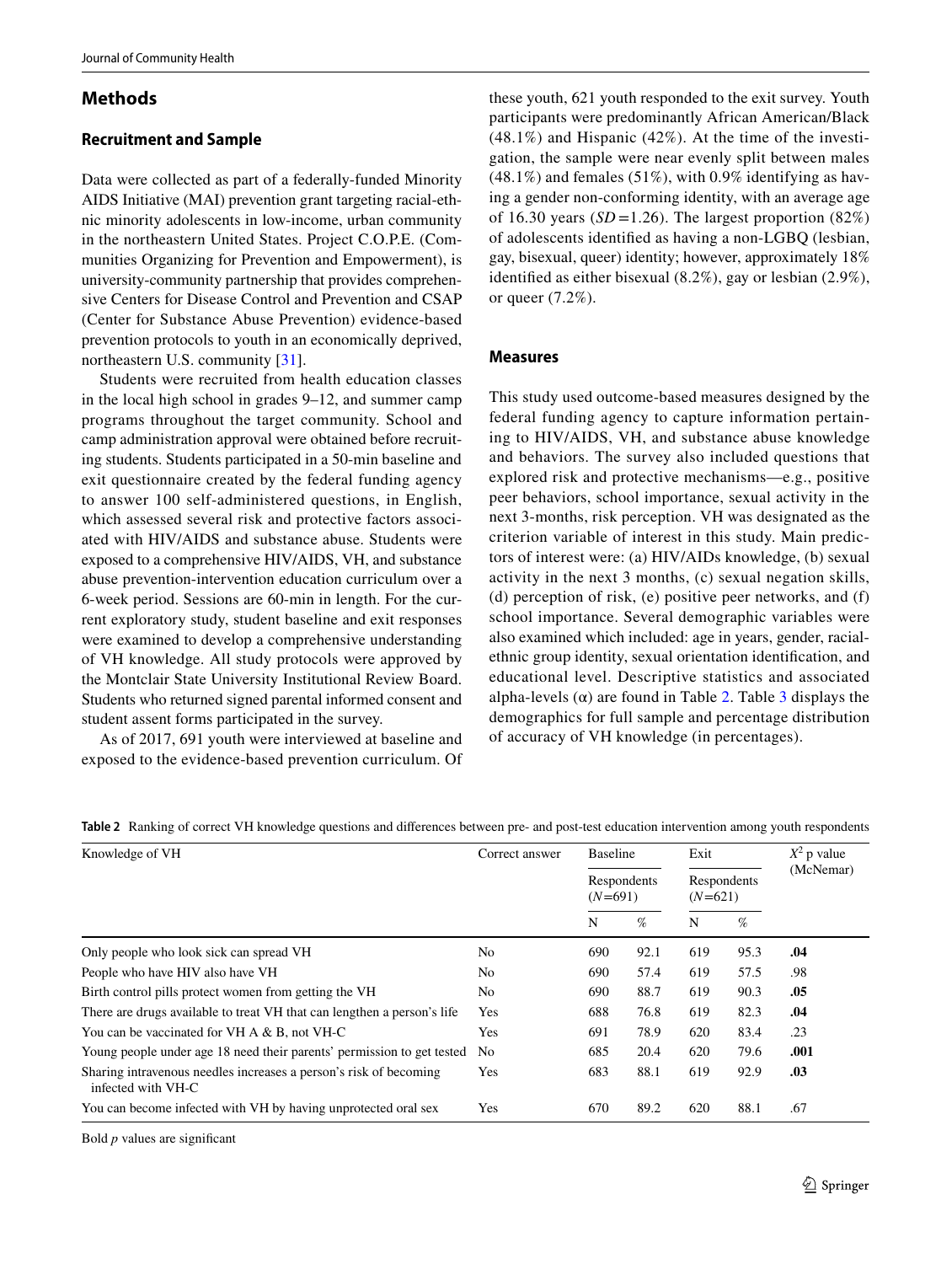<span id="page-3-0"></span>**Table 3** Percentage distribution of accuracy of VH knowledge (in percentages) by respondents' characteristics

| Demographic characteristics                      | Full sample post-test | Accuracy of VH knowledge post-test |                        |       |  |
|--------------------------------------------------|-----------------------|------------------------------------|------------------------|-------|--|
|                                                  | $(N=621)$             | $\leq 50\%$                        | $> 50\%$ and $< 100\%$ | 100%  |  |
| Age-group (RC: $11-18=0$ )                       |                       |                                    |                        |       |  |
| $11 - 18$                                        | 96.4                  | 16.8                               | 71.2                   | 12.1  |  |
| $19 - 24$                                        | 3.5                   | 10.6                               | 84.3                   | 5.3   |  |
| Gender (RC: male = $0$ )                         |                       |                                    |                        |       |  |
| Male                                             | 50.1                  | 18.6                               | 70                     | 11.4  |  |
| Female                                           | 49.9                  | 14.4                               | 73.2                   | 12.4  |  |
| Racial-ethnic group (RC: Hispanic/Latinx = $0$ ) |                       |                                    |                        |       |  |
| African American/Black                           | 20.9                  | 18.6                               | 71.4                   | 9.9   |  |
| Hispanic/Latinx                                  | 79.1                  | 17.9                               | 71.1                   | 11.0  |  |
| Sexual orientation (RC: non-queer = $0$ )        |                       |                                    |                        |       |  |
| Non-queer                                        | 80.7                  | 16.6                               | 71.7                   | 11.6  |  |
| Queer (LGBQ)                                     | 19.3                  | 19.13                              | 67.1                   | 13.77 |  |
| Education-level                                  |                       |                                    |                        |       |  |
| Elementary school                                | 5.3                   | 15.8                               | 70.6                   | 13.6  |  |
| Middle school                                    | 76.1                  | 12.8                               | 55.4                   | 10.3  |  |
| High school                                      | 15.3                  | 20.3                               | 73.7                   | 6.0   |  |
| Completed high school                            | 3.3                   | 14.3                               | 71.5                   | 14.2  |  |

# **Control Variables**

Several control variables were used in this study (See Table [2](#page-2-0)), which included age, gender, racial-ethnic identity, sexual orientation identification, and educational level. *Age in years* was entered as a grouping variable, with largest proportion of youth between 11 and 18 years of age (96.4%), with a mean age of 15.86 years  $(SD=1.37)$ . The age of 11 to 18 was designated as the reference category. *Gender* was near evenly split between males (50.1%) and females (49.9%), with males designated as the reference category (0). *Racial*-*ethnic group identity* was assessed by asking respondents their identification. Nearly 80% of participants identified as Hispanic/Latinx (79.1%) and approximately 20.9% as African American/Black. Hispanic/Latinx racial-ethnic identification was designated as the reference category (0). *Sexual orientation identification* was assessed by asking respondents to self-disclose their sexual-orientation identification. Responses of Lesbian, Gay, and Bisexual were collapsed into a single LGBQ or queer identity (1) and those non-queer youth identified as "non-queer" (0). Trans\* identifying students were not identified in the current sample. Last, educational-level was assessed by asking participants if they were in: Elementary School (0), Middle School (1), High School (2), or had Completed High School (3). The majority of students were between Middle School (76.1%) and High School (15.3%).

# **Criterion Measure**

*VH Knowledge* was assessed using seven-items that measured participants' VH knowledge. See Table [2](#page-2-0) for questions. Responses were recorded using *True* (1) or *False* (0). Accurate knowledge of all seven-items is defned as correct responses on all seven-items (1), while 0 to 7 were recorded as incorrect (0).

#### **Outcome Measures**

*HIV/AIDs Knowledge* was assessed using seven-items that measured participants' HIV knowledge (sample item: Only people who look sick can spread the HIV/AIDS virus.). Responses were recorded using *True* (1) or *False* (0). Accurate HIV knowledge on all eight items was recorded as "1", while 0 to 7 were recorded as incorrect  $(0)$ .

*Sexual Activity in the next 3*-*months* was assessed using a single question-item that asked participants: In the next 3 months, how likely are you to be sexually active? Responses were recorded using a four-point Likert scale ranging from *Not at all likely* (1) to *Very Likely* (4). At baseline, the overall measure had a mean score of 2.20 (*SD*=1.27) and at exit, a mean score of 2.16 (*SD*=1.32).

*Sexual negotiation skills* were assessed using six-items that examined participants' perceived ability to engage in sexual negotiation (sample items: I could say no if someone pressured me to have sex when I did not want to.). Responses were recorded using a four-point Likert scale ranging from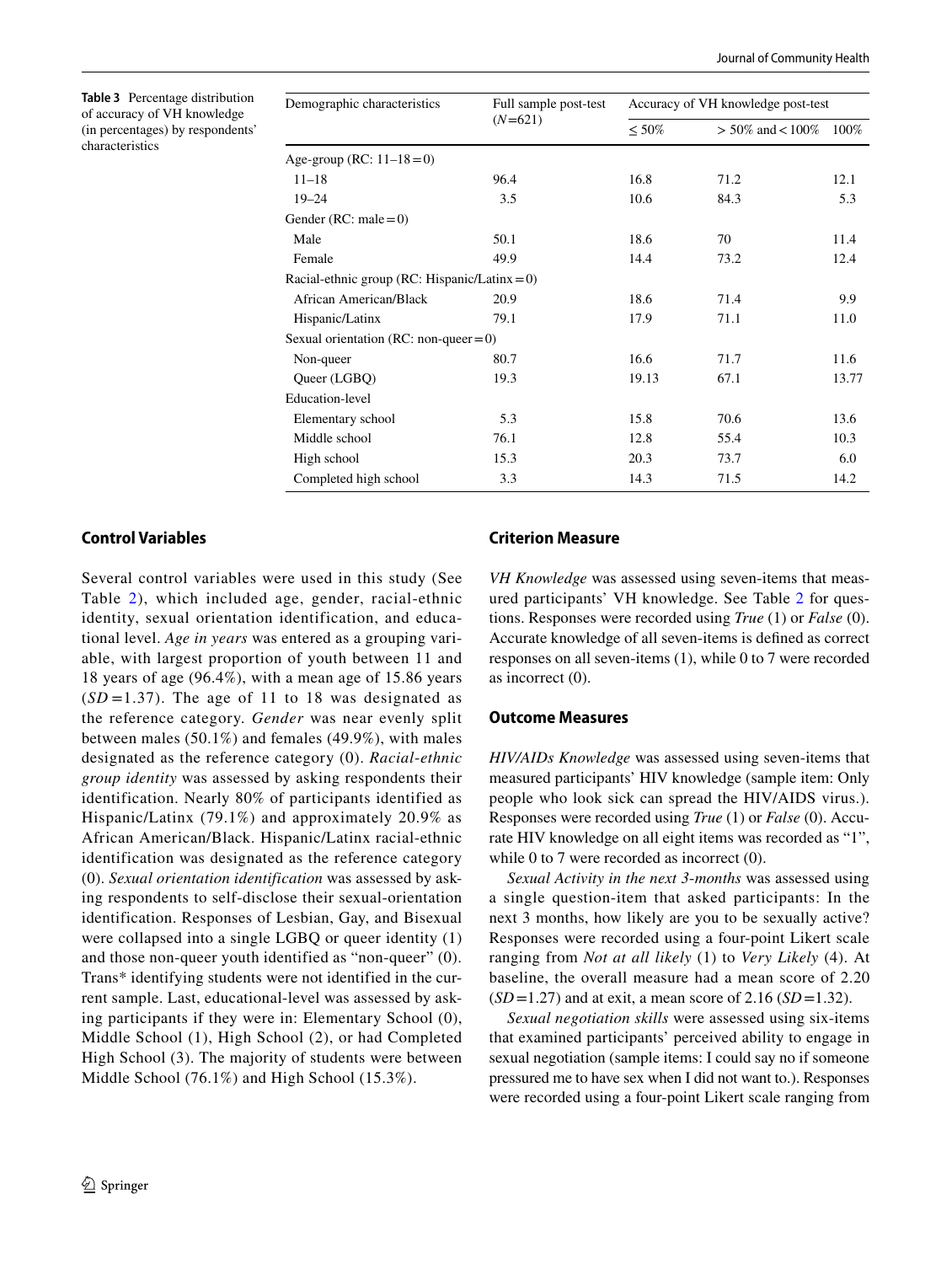*Strongly Agree* (4) to *Strongly Disagree* (1), with responses totaled to refect greater ability to engage in sexual negotiation. At baseline, the overall measure had a mean score of 20.25 ( $SD = 3.64$ ; Cronbach's  $\alpha = .81$ ) and at exit, a mean score of 20.91 ( $SD = 3.58$ ; Cronbach's  $\alpha = .81$ ).

*Perception of risk* was assessed using five-items that measured participants' perception of sexual risk (sample item: How much do you think people risk harming themselves physically if they have sex without a condom or dental dam?) and substance use risk (sample item: How much do people risk harming themselves physically or in other ways when they smoke marijuana once or twice a week?). Item responses were recorded using a four-point Likert scale ranging from *no risk* (1) to *greater risk* (4) and summed to refect greater perceived risk. CFA was done to establish support for the factor structure of the *perception of risk* measure at baseline. At baseline, participants responded with a mean score of 17.33 ( $SD = 2.57$ ; Cronbach's  $\alpha = .75$ ) and at exit, a mean score of 17.64 ( $SD = 3.10$ ; Cronbach's  $\alpha = .75$ ).

*Positive Peer Networks* was as assessing using sevenitems that measured participants' perceived degree that they engaged with friends who did not engage in health compromising behaviors (sample items: How many of your friends do the following: smoke cigarettes? drink alcohol? and have been arrested?). Item responses were recorded using a fvepoint Likert Scale from *None* (1) to *All of my friends* (5) and summed to refect greater peer support. At baseline, participants responded with a mean score of 1.87 (*SD*=.78; Cronbach's  $\alpha$  = .75) and at exit, a mean score of 1.80 (*SD* = .80; Cronbach's  $\alpha = .77$ ).

*School Importance* was assessed using four-items that measured participants' perceptions of school importance (sample items: What I am learning in school is important for later life. My schoolwork is meaningful and important). Item responses were recorded using a four-point Likert Scale from *Strongly Disagree* (1) to *Strongly Agree* (4) and summed to refect greater school importance. At baseline, participant's responded with a mean score of 14.73  $(SD=2.91;$  Cronbach's  $\alpha = .71$ ) and at exit, a mean score of 14.83 (*SD* = 2.99; Cronbach's α = .72).

### **Statistical Analyses**

Following multiple imputation (MI), using a chained MI approach, age in years, gender, racial-ethnic group identity, sexual orientation identifcation, and educational level were examined for diferences between groups on main analytic variables. No signifcant diferences were present between VH knowledge and demographic variables. No diferences were identifed between sexual activity in the next 3-months and demographic variables. There were noted diferences in HIV/AIDS knowledge and sexual orientation identification (F[32, 128] = 2.38,  $p = .00$ ) and HIV/AIDS knowledge and racial-ethnic group identity  $(F[15,128] = 1.72, p = .04)$ . Additional differences were identifed between: school importance and gender (F[1,  $128$ ]=6.02,  $p = .014$ ), school importance and racial-ethnic group identity (F[15, 128] = 5.98, *p* = .000), school importance and sexual orientation identifcation (F[8,  $128$ ] = 2.68,  $p = .00$ ), sexual negotiation and sexual orientation identifcation (F[8, 128] = 3.20, *p* = .002), perception of risk and educational level (F[1,  $128$ ] = 3.30,  $p = .03$ ), and positive peers and ethnic group identity (F[15, 128] = 1.70,  $p = .04$ ). Based on these analyses, demographic variables were included as controls in subsequent analyses.

Next, cross tabulations were conducted to show the distribution of the sample across demographic variables, with associated accuracy of VH knowledge. Variation was assessed between baseline and exit-surveys on the percent correct on VH knowledge questions (see Fig. [1](#page-5-0)). Binary logistic regression analyses were also conducted at the 95% level of signifcance to identify the probability of accurate (100%) VH knowledge by respondents' HIV knowledge, sexual activity, sexual negotiation skills, risk perception, and school importance, controlling for demographic variables. Accurate knowledge (1) in the model is measured as correct responses to all seven-questions, while 0 to 6 were considered inaccurate (0). Analyses were conducted using STATA v.15 [[32](#page-7-28)].

# **Results**

#### **Baseline Knowledge**

Table [2](#page-2-0) shows baseline and exit responses to each individual VH knowledge question. At baseline, 92% of respondents indicated correctly when put forward the statement: *Only people who look sick can spread Viral Hepatitis (VH);* 57.4% answered correctly when put forward the statement: *People who have HIV also have VH;* 88.7% responded correctly when put forward the statement: *Birth control pills protect women from getting the VH*; 76.8% responded correctly when put forward the statement: *There are drugs available to treat VH that can lengthen a person's life;* and 78.9% responded correctly when put forward the statement: *You can be vaccinated for HAV, HBV, not HCV.* The majority of students did not respond correctly (20.4%) with regard to: *Young people under age 18 need their parents' permission to get a VH.* Yet, 88.1% knew that sharing intravenous needles increases a person's risk of becoming infected with *HCV,* and 89.2% were aware that you can become infected with VH by having unprotected oral sex.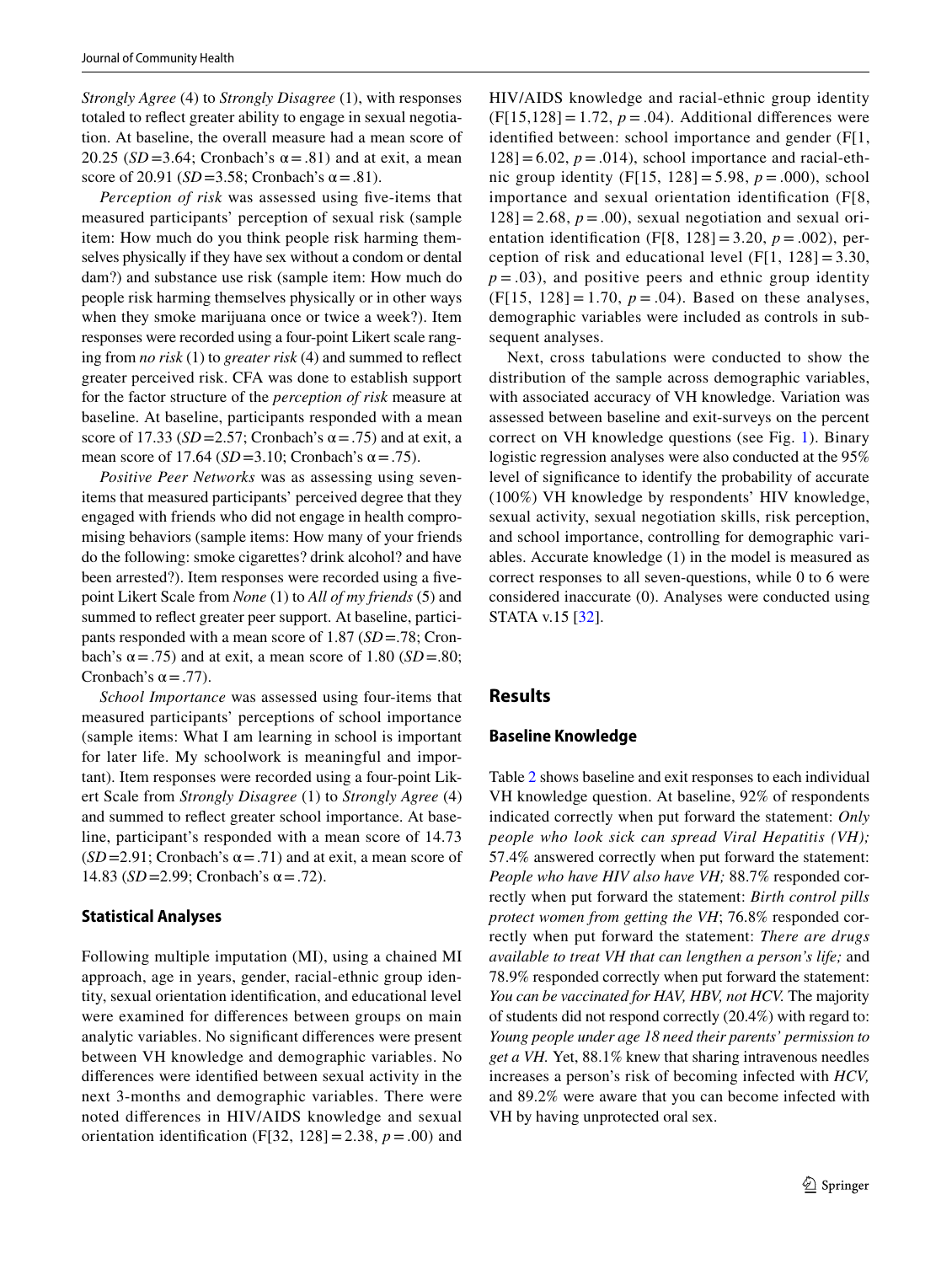<span id="page-5-0"></span>



### **Changes in Knowledge Post‑intervention**

The 6-week educational intervention improved knowledge of VH (Table [2\)](#page-2-0) for several of the VH knowledge questions. For instance, 88.7% of students at baseline did responded correctly with regard to: *Birth control pills protect women from getting the VH*; however, at exit 90.3% responded correctly  $(p < .05)$ . Similarly, 76.8% of students responded correctly at baseline when given the statement: *There are drugs available to treat VH that can lengthen a person's life*; whereas,  $82.3\%$  responded correctly at exit ( $p < .04$ ). After learning about access to VH testing, a signifcant proportion  $(79.6\%, p < .001)$  of students were able to respond accurately to statement: *Young people under age 18 need their parents' permission to get a VH,* when compared to baseline (20.4%). A signifcant diference was also present between those youth exit (92.9%) and those at baseline (88.1%) who responded accurately to the statement: *Sharing intravenous needles increases a person's risk of becoming infected with Hepatitis C.*

See Fig. [1.](#page-5-0) Despite several questions that showed no change, there was a noted signifcant percent change overall (*t*[1301]=−4.14, *p*=.001, 95% CI [−5.91, −2.11]) in the number of students who responded accurately between baseline ( $M_{\text{percentage}}$ =68.55, *SD*=17.89) and exit  $(M_{\text{percentage}} = 73.57, SD = 16.96)$ , with a larger-sized effect, *d*=.75. Among those with 100% accuracy post-test, most were between 11 and 18 years of age (12.1%), Hispanic/ Latinx (11%), LGBTQ or queer (13.77%), and beyond high school (14.2%) (see Table [3](#page-3-0)).

Table [4](#page-5-1) shows the results of the binary logistic regression model for accuracy of VH Knowledge Percent correct.

|                                      | <b>Baseline</b><br>Respondents $(N=691)$ |           | Exit<br>Respondents $(N=612)$ |           |  |
|--------------------------------------|------------------------------------------|-----------|-------------------------------|-----------|--|
|                                      |                                          |           |                               |           |  |
|                                      | Beta (SE)                                | <b>OR</b> | Beta (SE)                     | <b>OR</b> |  |
| Step 1                               |                                          |           |                               |           |  |
| HIV percent correct                  | .06(.02)                                 | 1.06      | $.10(.02)$ *                  | 1.25      |  |
| Step 2                               |                                          |           |                               |           |  |
| Sexual activity in the next 3-months | .09(0.11)                                | 1.09      | $.18(.10)**$                  | 1.23      |  |
| Sexual negotiation skills            | .06(.08)                                 | 1.06      | $.20(0.08)$ **                | 1.23      |  |
| Risk perception                      | $.23(.10)*$                              | 1.26      | $.19(.11)**$                  | 1.24      |  |
| Positive peer networks               | $.19(.05)^*$                             | 1.20      | .08(.05)                      | 1.08      |  |
| School importance                    | .02(.07)                                 | 1.02      | $.13(0.07)*$                  | 1.26      |  |
| Controls                             | Yes                                      |           | Yes                           |           |  |

\**p*<.05, \*\**p*<.01

importance

<span id="page-5-1"></span>**Table 4** Logistic regression predicting VH knowledge by respondent's HIV knowledge, sexual activity, sexual negotiation skills, risk perception, and school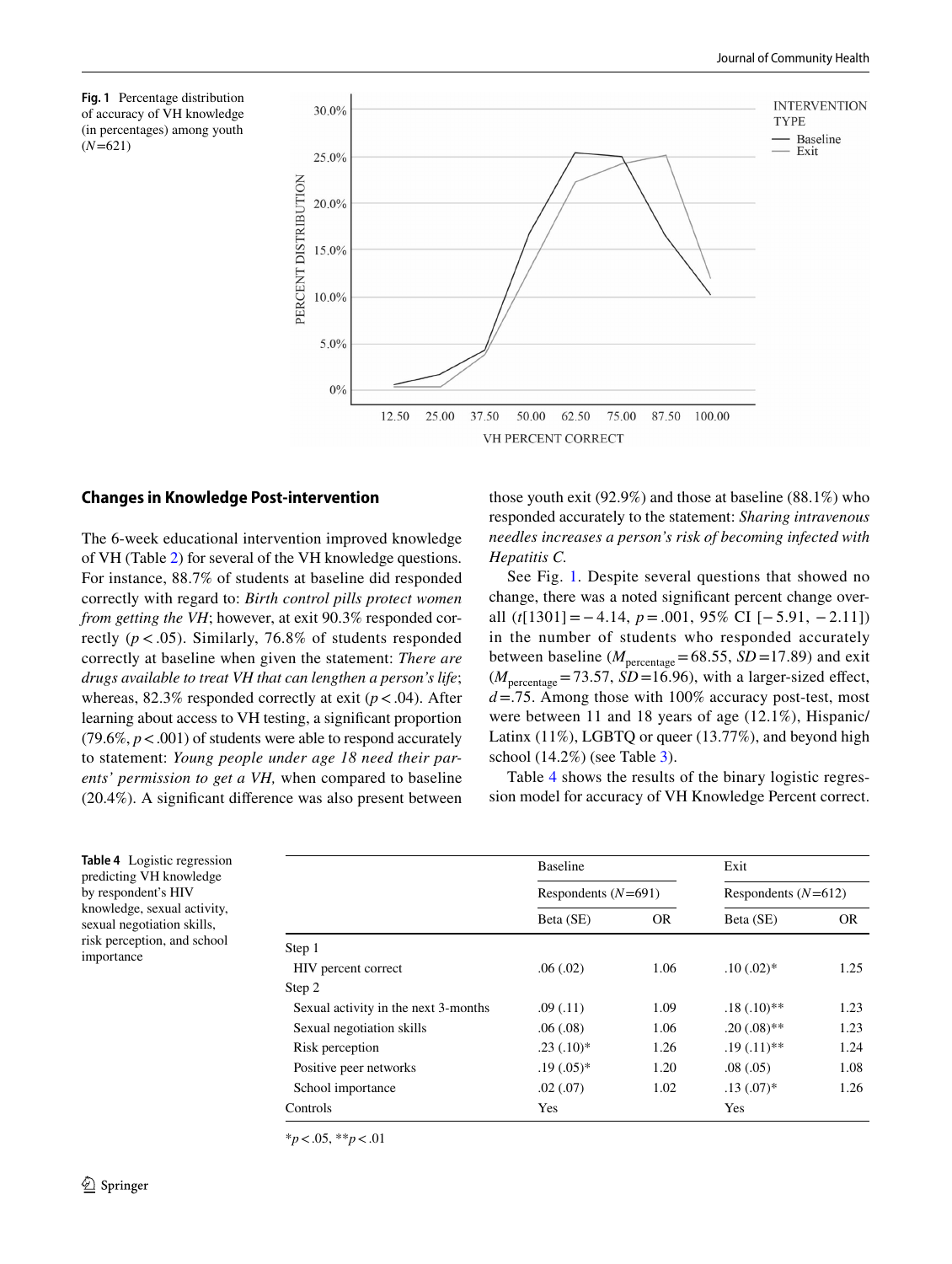The results showed that while HIV/AIDs Knowledge Percent correct was not necessarily an important indicator of VH knowledge pre-test; however, it was signifcantly associated with VH knowledge post-test (odds ratio  $[OR]=1.25$ ). At Step 2, both sexual activity in the next 3-months and sexual negotiation skills were not signifcantly associated with VH Knowledge at baseline; however, at exit, these variables were signifcant predictors of VH Knowledge Percent Correct. Risk Perception was signifcantly associated with VH Knowledge Percent Correct at both baseline  $(OR = 1.26)$ and exit ( $OR = 1.24$ ). Interestingly, Positive Peer Networks was only associated with VH Knowledge Percent Correct at baseline  $(OR = 1.20)$ . School Importance was positively associated with VH Knowledge Percent Correct at exit  $(OR = 1.26)$ . Importantly, HIV/AIDs percent correct continued to have a signifcant relationship with VH Knowledge Percent Correct, even when variables were added into the logistic regression model at Step 2, which highlights the importance of HIV/AIDs knowledge in the development of VH knowledge. *Controls* were maintained for all analyses.

# **Discussion**

The aim of this article is to identify factors associated with accurate VH knowledge among ethnic minority youth who participated in a community-based prevention intervention program. The infusion of VH within an HIV/AIDS and substance abuse prevention intervention appeared to be associated with youth's ability to retain VH information and increase VH knowledge. This could be due to the similar modes of transmission that HIV and VH share, making it more relatable to youth who are already involved in a comprehensive HIV/AIDS education program.

While diferences were present on baseline and exit survey outcomes on questions related to VH knowledge and there was a signifcant diference overall between the number of correctly answered VH questions at exit, it should be noted that there were questions that youth did not display a diference in VH knowledge. For instance, no diference was shown in students' knowledge of whether people who have HIV also have VH. Similarly, no change in knowledge was identifed in students' awareness of engaging in unprotected sex and being infected with VH. The limited knowledge change in these specifc areas could be due to deeply ingrained VH myths and skepticism [[33,](#page-7-29) [34](#page-7-30)], as well as the recentness of this topic being broadly discussed in the U.S. mainstream narrative [[11,](#page-7-10) [35\]](#page-8-0). At present there is limited research examining VH knowledge among youth in the U.S. [[23\]](#page-7-22) and the broader conversation outside of scholarly research is nascent, which means that the publics' healthbased literacy on this topic is also limited [[36](#page-8-1)]. On-going support and re-education may be necessary to reinforce VH knowledge.

Nonetheless, fndings are encouraging in relation to the association with key variables predictive of VH knowledge. For instance, greater HIV knowledge at exit was also associated with greater VH knowledge. Prior research supports that individuals with greater VH knowledge displayed both more HIV knowledge and perceived less stigma about both VH and HIV [\[37\]](#page-8-2). In the same study, participants were also motivated to adhere to both VH and HIV treatment [\[37\]](#page-8-2). In addition, sexual negotiation skills and risk perception, were predictive of VH knowledge. Research fndings in the HIV [[28\]](#page-7-24) and VH literature [\[38](#page-8-3)[–41\]](#page-8-4) have identified similar outcomes. This is particularly important as primary prevention of VH is one of the best modes of preventing transmission of VH [\[42\]](#page-8-5), because no vaccine is available for HCV. Similarly, sexual activity in the next 3-months was also predictive of VH knowledge. This is an important fnding as it indicates that youth who were likely to engage in sexual activity also had greater VH knowledge, presenting as a protective factor for these young people.

# **Limitations**

This study has several limitations. Our population consisted of a convenience sample of ethnic minority youth in community-based organizations and schools. Likewise, we measured the impact of the educational intervention immediately following the discussion, so we cannot comment as to whether the improvement in knowledge was durable, though other studies of brief educational interventions have shown sustainability of knowledge from one to 18 months later [\[43](#page-8-6)]. Despite limitations, this study contributes significantly to the limited literature on VH knowledge and education among urban ethnic minority youth in the U.S and draws attention to the importance of exposing youth to activities on VH increased their VH knowledge including modes of transmission. Therefore, increasing knowledge and sharing resources about VH testing sites and clinics may be the frst step in curtailing the epidemic.

**Funding** The frst author was supported by a training grant from the National Institute on Drug Abuse (Grant No. 5T32 DA07233). The study was funded by the Center for Substance Abuse Prevention (Grant No. SP022-19-01).

### **Compliance with Ethical Standards**

**Conflict of interest** No potential confict of interest was reported by the authors.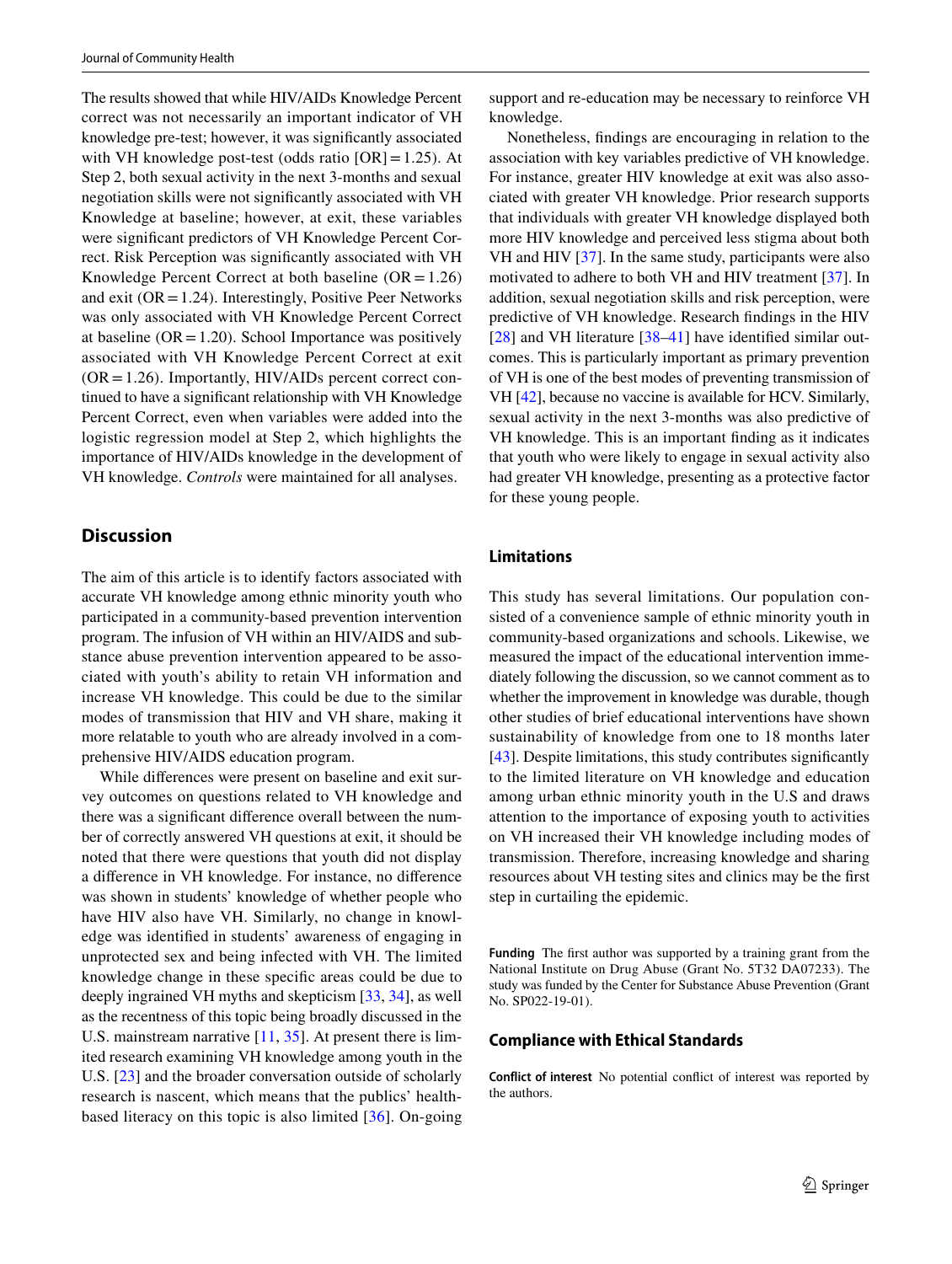# **References**

- <span id="page-7-0"></span>1. Kolodny, A., Courtwright, D. T., Hwang, C. S., Kreiner, P., Eadie, J. L., Clark, T. W., et al. (2015). The prescription opioid and heroin crisis: A public health approach to an epidemic of addiction. *Annual Review of Public Health, 36,* 559–574.
- <span id="page-7-1"></span>2. Knick, T., Sherbuk, J. E., & Dillingham, R. (2019). Knowledge of hepatitis C risk factors is lower in high incidence regions. *Journal of Community Health, 44*(1), 12–15.
- <span id="page-7-2"></span>3. Jablonka, A., Solbach, P., Wöbse, M., Manns, M. P., Schmidt, R. E., Wedemeyer, H., et al. (2017). Seroprevalence of antibodies and antigens against hepatitis A-E viruses in refugees and asylum seekers in Germany in 2015. *European Journal of Gastroenterology and Hepatology, 29*(8), 939–945.
- <span id="page-7-3"></span>4. National Institute of Diabetes and Digestive and Kidney Diseases. Retrieved from [https://www.niddk.nih.gov/health-infor](https://www.niddk.nih.gov/health-information/liver-disease/viral-hepatitis/what-is-viral-hepatitis) [mation/liver-disease/viral-hepatitis/what-is-viral-hepatitis](https://www.niddk.nih.gov/health-information/liver-disease/viral-hepatitis/what-is-viral-hepatitis).
- <span id="page-7-4"></span>5. Centers for Disease Control & Prevention [CDC]. Hepatitis A. Retrieved from [https://www.cdc.gov/vaccines/pubs/pinkbook/](https://www.cdc.gov/vaccines/pubs/pinkbook/hepa.html) [hepa.html](https://www.cdc.gov/vaccines/pubs/pinkbook/hepa.html).
- <span id="page-7-5"></span>6. Razavi-Shearer, D., Gamkrelidze, I., Nguyen, M. H., Chen, D. S., Van Damme, P., Abbas, Z., et al. (2018). Global prevalence, treatment, and prevention of hepatitis B virus infection in 2016: A modelling study. *The Lancet Gastroenterology & Hepatology, 3*(6), 383–403.
- <span id="page-7-6"></span>7. Ogholikhan, S., & Schwarz, K. B. (2016). Hepatitis vaccines. *Vaccines, 4*(1), 6.
- <span id="page-7-7"></span>8. Nishimura, A., Shiono, P., Stier, D., Shallow, S., Sanchez, M., & Huang, S. (2012). Knowledge of hepatitis B risk factors and prevention practices among individuals chronically infected with hepatitis B in San Francisco, California. *Journal of Community Health, 37*(1), 153–158.
- <span id="page-7-9"></span>9. Chang, E. T., Nguyen, B. H., & So, S. K. S. (2008). Attitudes toward hepatitis B and liver cancer prevention among Chinese Americans in the San Francisco Bay Area, California. *Asian Pacifc Journal of Cancer Prevention, 9,* 605–613.
- <span id="page-7-8"></span>10. Forde, K. A., Tanapanpanit, O., & Reddy, K. R. (2014). Hepatitis B and C in African Americans: Current status and continued challenges. *Clinical gastroenterology and hepatology: The official clinical practice journal of the American Gastroenterological Association, 12*(5), 738–748.
- <span id="page-7-10"></span>11. National Institute of Diabetes and Digestive and Kidney Diseases. Retrieved from [https://www.niddk.nih.gov/health-infor](https://www.niddk.nih.gov/health-information/liver-disease/viral-hepatitis/hepatitis-c) [mation/liver-disease/viral-hepatitis/hepatitis-c.](https://www.niddk.nih.gov/health-information/liver-disease/viral-hepatitis/hepatitis-c)
- <span id="page-7-11"></span>12. Centers for Disease Control and Prevention. (2016). Surveillance for viral hepatitis-United States, 2016. Retrieved from [https://www.cdc.gov/hepatitis/statistics/2016surveillance/index](https://www.cdc.gov/hepatitis/statistics/2016surveillance/index.htm) [.htm](https://www.cdc.gov/hepatitis/statistics/2016surveillance/index.htm).
- <span id="page-7-12"></span>13. Zibbell, J. E., Asher, A. K., Patel, R. C., Kupronis, B., Iqbal, K., Ward, J. W., et al. (2018). Increases in acute hepatitis C virus infection related to a growing opioid epidemic and associated injection drug use, United States, 2004 to 2014. *American Journal of Public Health, 108*(2), 175–181.
- <span id="page-7-13"></span>14. Ly, K. N., Hughes, E. M., Jiles, R. B., & Holmberg, S. D. (2016). Rising mortality associated with hepatitis C virus in the United States, 2003–2013. *Clinical Infectious Diseases, 62*(10), 1287–1288.
- <span id="page-7-14"></span>15. Liang, T. J., & Ward, J. W. (2018). Hepatitis C in injection-drug users—a hidden danger of the opioid epidemic. *New England Journal of Medicine, 378*(13), 1169–1171.
- <span id="page-7-15"></span>16. Ward, J. W. (2016). The hidden epidemic of hepatitis C virus infection in the United States: Occult transmission and burden of disease. *Topics in Antiviral Medicine, 21*(1), 15–19.
- <span id="page-7-16"></span>17. Ly, K. N., Xing, J., Klevens, R. M., Jiles, R. B., Ward, J. W., & Holmberg, S. D. (2012). The increasing burden of mortality

from viral hepatitis in the United States between 1999 and 2007. *Annals of Internal Medicine, 156*(4), 271–278.

- <span id="page-7-17"></span>18. Mentha, N., Clément, S., Negro, F., & Alfaiate, D. (2019). A review on hepatitis D: From virology to new therapies. *Journal of Advanced Research*.<https://doi.org/10.1016/j.jare.2019.03.009>.
- <span id="page-7-18"></span>19. Centers for Disease Control and Prevention. Retrieved from [https](https://www.cdc.gov/hepatitis/hdv/index.htm) [://www.cdc.gov/hepatitis/hdv/index.htm](https://www.cdc.gov/hepatitis/hdv/index.htm).
- <span id="page-7-19"></span>20. Dalton, H. R., Saunders, M., & Woolson, K. L. (2015). Hepatitis E virus in developed countries: One of the most successful zoonotic viral diseases in human history? *Journal of Virus Eradication, 1*(1), 23–29.
- <span id="page-7-20"></span>21. Nyamathi, A., Kennedy, B., Branson, C., Salem, B., Khalilifard, F., Marfsee, M., et al. (2013). Impact of nursing intervention on improving HIV, hepatitis knowledge and mental health among homeless young adults. *Community Mental Health Journal, 49*(2), 178–184.
- <span id="page-7-21"></span>22. Dombrowski, K., Sittner, K., Crawford, D., Welch-Lazoritz, M., Habecker, P., & Khan, B. (2016). Network approaches to substance use and HIV/Hepatitis C risk among homeless youth and adult women in the United States: A review. *Health, 8*(12), 1143.
- <span id="page-7-22"></span>23. Quinn, K., Fong, C., Guarino, H., & Mateu-Gelabert, P. (2019). Development, validation, and potential applications of the hepatitis C virus injection-risk knowledge scale (HCV-IRKS) among young opioid users in New York City. *Drug and Alcohol Dependence, 194,* 453–459.
- 24. Prussing, C., Bornschlegel, K., & Balter, S. (2015). Hepatitis C surveillance among youth and young adults in New York City, 2009–2013. *Journal of Urban Health, 92,* 387–399.
- 25. Guarino, H., Marsch, L. A., Deren, S., Straussner, S. L., & Teper, A. (2015). Opioid use trajectories, injection drug use, and hepatitis C virus risk among young adult immigrants from the former Soviet Union living in New York City. *Journal of Addictive Diseases, 34,* 162–177.
- 26. Hadland, S. E., Wood, E., Nosova, E., Kerr, T., & DeBeck, K. (2017). Cessation of injecting and preceding drug use patterns among a prospective cohort of street-involved youth. *Journal of Adolescent Health, 61*(5), 612–618.
- <span id="page-7-23"></span>27. Klevens, R. M., Jones, S. E., Ward, J. W., Holtzman, D., & Kann, L. (2016). Trends in injection drug use among high school students, US, 1995–2013. *American Journal of Preventive Medicine, 50,* 40–46.
- <span id="page-7-24"></span>28. Lardier, D. T., Jr., Opara, I., Herrera, A., Henry, M., Garcia-Reid, P., & Reid, R. J. (2019). Sexual negotiation skills and risky behavior on sexual partnerships, HIV knowledge, and risk perception among urban youth of color: A latent class analysis. *Journal of HIV/AIDS & Social Services*. [https://doi.org/10.1080/15381](https://doi.org/10.1080/15381501.2019.1632237) [501.2019.1632237.](https://doi.org/10.1080/15381501.2019.1632237)
- <span id="page-7-25"></span>29. Younossi, Z. M., Stepanova, M., Afendy, M., Lam, B. P., & Mishra, A. (2013). Knowledge about infection is the only predictor of treatment in patients with chronic hepatitis C. *Journal of Viral Hepatitis, 20*(8), 550–555.
- <span id="page-7-26"></span>30. Murray, C. J. (2015). Shifting to sustainable development goals— Implications for global health. *New England Journal of Medicine, 373*(15), 1390–1393.
- <span id="page-7-27"></span>31. Reid, R. J., Yu, D., & Garcia-Reid, P. (2014). Preventing substance abuse and HIV/AIDS among urban minority youth: Evidence from a university-community partnership. *Journal of Addiction Research & Therapy, 5*(3), 1–5.
- <span id="page-7-28"></span>32. StataCorp. (2015). *Stata base reference manual: Release 14*. College Station, TX: StataPress.
- <span id="page-7-29"></span>33. Kim, M. J., Lee, H., Kiang, P., Watanabe, P., Torres, M. I., Halon, P., et al. (2015). Debunking the myth: Low knowledge levels of HBV infection among Asian American college students. *Asia-Pacifc Journal of Oncology Nursing, 2*(1), 8–16.
- <span id="page-7-30"></span>34. Lally, M. A., Montstream-Quas, S. A., Tanaka, S., Tedeschi, S. K., & Morrow, K. M. (2008). A qualitative study among injection